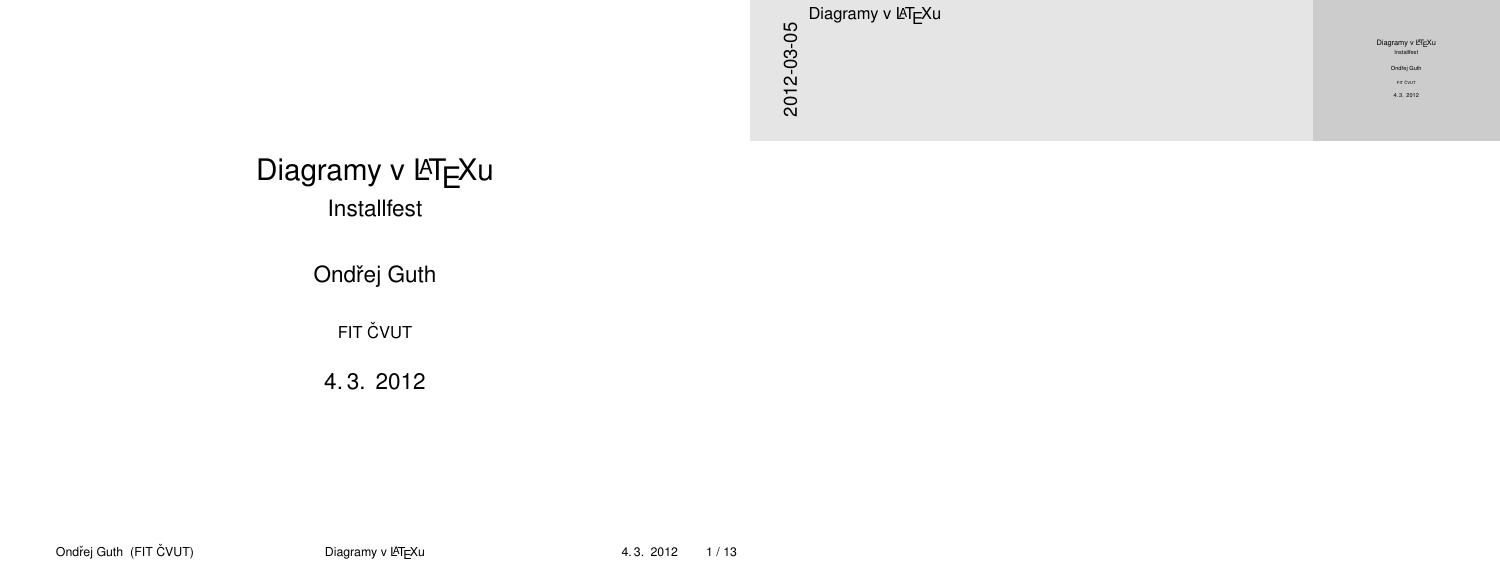[Tvorba](#page-1-0)[obrázk](#page-1-0)[˚u](#page-1-0)[v](#page-1-0)[balícku](#page-1-0) ˇ Ti*k*Z

### Zařa[zení](#page-1-0)

<span id="page-1-0"></span>2012-03-05 Diagramy v LAT<sub>F</sub>Xu Tvorba obrázk ˚u v balícku ˇ Ti*k*Z  $-$ Zařazení

balíček příkazů pro tvorbu obrázků přímo v ISTEXu nadstavba PGF (portable graphics format) využívá typografických možností LATEXu (stejné písmo, velikosti

Zařazení

- o balíček příkazů pro tvorbu obrázků přímo v LATEXu
- nadstavba PGF (portable graphics format)
- využívá typografických možností LATEXu (stejné písmo, velikosti apod.)

Ondřej Guth (FIT ČVUT) intervence [Diagramy v L](#page-0-0)ATEXu and the server of the server of the server of the 2/13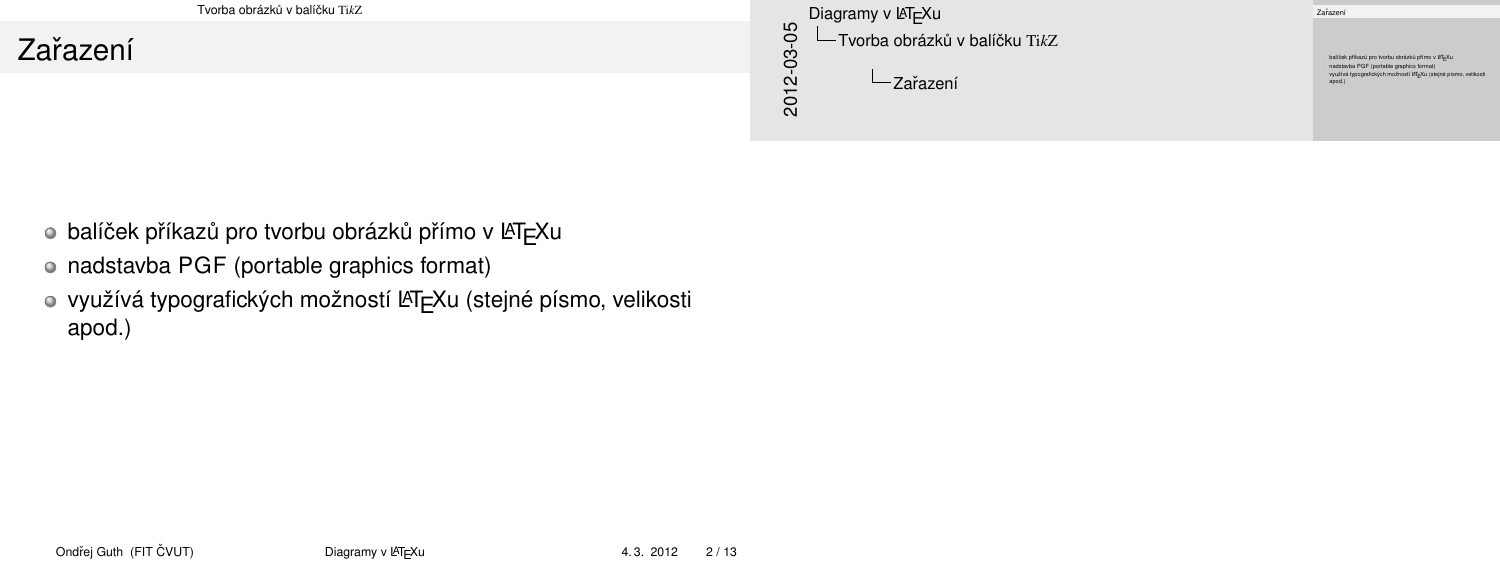# Vlož[ení](#page-1-0) [grafiky do do](#page-2-0)[ku](#page-1-0)mentu

#### simple.tex

```
This circle \text{\draw circle} (5pt);has a diameter of 5\backslash, pt.
\begin{tikzpicture}
\frac{-1, -1.5} -- (.5, 0) -- (0, -1);\langle \text{draw } (-1, -1) \text{ circle } (1 \text{cm});
\end{tikzpicture}
```
2012-03-05 Diagramy v LATEXu Tvorba obrázk ˚u v balícku ˇ Ti*k*Z -Čáry, výplně, barvy, styly Vložení grafiky do dokumentu

Vložení grafiky do dokumentu simple.tex simple.tex<br>This circle \tikz{\draw circle (5pt);}<br>has a diameter of 5\,pt.<br>\heels(kikosistuss) nss a caamster or 5.<sub>/pt.</sub><br> **\draw** (-1,-1.5) -- (.5,0) -- (0,-1);<br> **\draw** (-1,-1) circle (1cm);<br> **\draw** (-1,-1) circle (1cm);

\**end**{tikzpicture} This circle  $\bigcap$  has a diameter of 5

Je potřeba balíček "tikz". Každý příkaz musí končit středníkem. Vždy určujeme cestu (obecně křivku). Příkaz "draw" cestu vykreslí. Typicky určujeme souřadnice (implicitní jednotkou je centimetr) a co se s nimi má provést (mezi nimi může být např. úsečka nebo kružnice).

This circle  $\bigcirc$  has a diameter of 5 pt.

<span id="page-2-0"></span>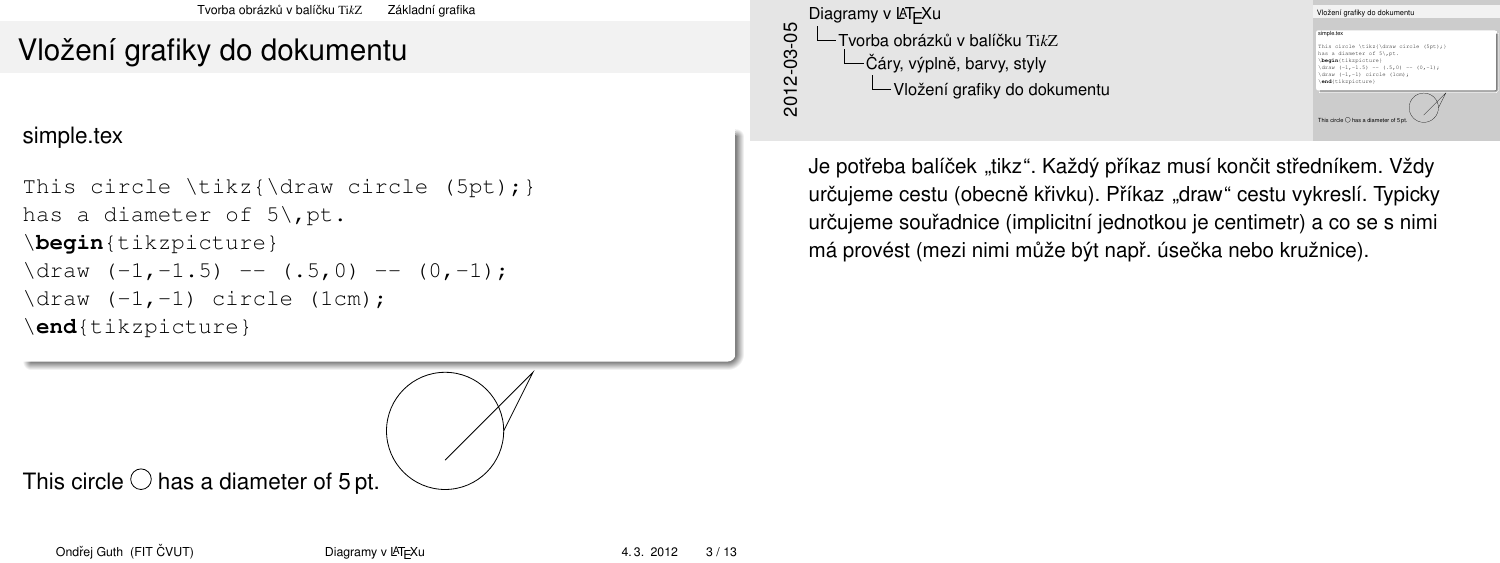# Tvar[y](#page-1-0)

shape.tex

```
\dagger (1,1) circle (1pt) (2,1) circle (1pt);
\frac{0,0)}{\dots} controls (1,1) and (2,1).
(2, 2); \draw (5, 1) ellipse (2 \text{ and } 1);
\langle 8,0 \rangle rectangle (9,2);
\draw[step=.5cm,gray,very thin] (2.5,-0.5)
grid (7.5,2.5); \draw (6,1) arc (0:120:0.5);
```

```
2012-03-05
    Diagramy v LAT<sub>F</sub>Xu
       -Tvorba obrázků v balíčku TikZ
            -Čáry, výplně, barvy, styly
             -Tvary
```


Bézierova křivka: (počátek) .. controls (první tečný bod) and (druhý tečný bod) .. (konec)



<span id="page-3-0"></span>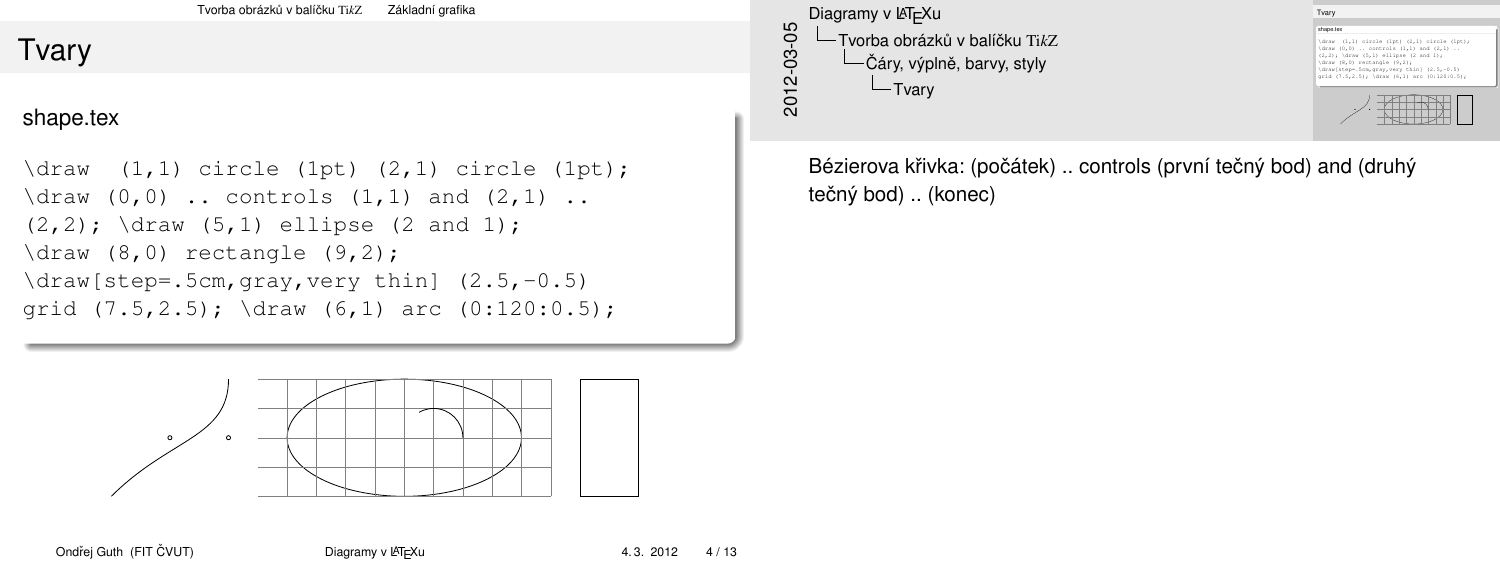# Styly

styles.tex

```
\begin{tikzpicture}[thick dash col/.style={
very thick,dashed,color=#1!50},
thick dash col/.default=green]
\daggerdraw[thick dash col=red] (3,0) -- (4,2);
\draw[step=.5cm,help lines] (2.5,0)
grid (7.5,2); \end{tikzpicture}
```

```
2012-03-05
     Diagramy v LAT<sub>F</sub>Xu
       -Tvorba obrázků v balíčku TikZ
             -Čáry, výplně, barvy, styly
               <u></u> Styly
```
Styly styles.tex **\begin**(tikzpicture)[thick dash color=#1!50},<br>very thick,dashed,color=#1!50},<br>thick dash col/.default=green]<br>\deputhick dash salmmed] (2.0) \**begin**{tikzpicture}[thick dash col/.style={ very thick dash col-celestration<br>thick dash col-red] (3,0) -- (4,2);<br>\draw[thick dash col=red] (3,0) -- (4,2);<br>\draw[step=.5cm,help lines] (2.5,0)<br>arid (7.5.0);<br>\draw[step=.5cm,help lines] \draw[shap=.5cm,help lines] (2.5,0)<br>prid (7.5.2); \**end**(tikzpicture) <u> Tagairtí ar an t-</u>

 $\overline{A}$  , and the set of  $\overline{A}$ i di Kilometrik Ka

Styl lze nastavit globálně v rámci příkazu "tikzset".



Ondřej Guth (FIT ČVUT) indeprehen [Diagramy v L](#page-0-0)ATEXu and the server of the server of 13

<span id="page-4-0"></span>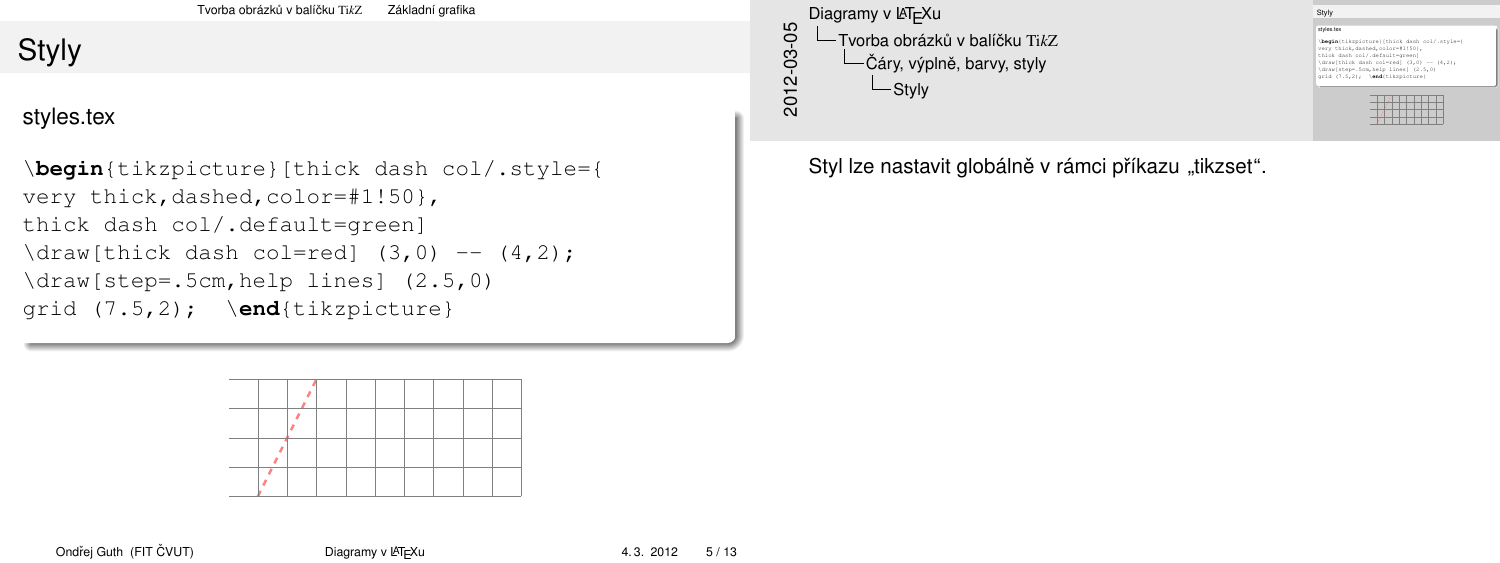# Ořez[, v](#page-1-0)ýplň

fill.tex

```
\clap{\setminus \text{clip}[\text{draw}] (3.5,1) circle (1);
\frac{3,0} -- (4,2);\draw[step=.5cm] (2.5,-0.5) grid (7.5,2.5);
\fill[red!30!green] (2.5,1) -- (3.5,1)
arc (0:90:5mm) -- cycle;
\shadedraw[inner color=green,outer color=blue,
draw=green,thick] (4,.5) circle (.5);
```

```
2012-03-05
   Diagramy v LATEXu
         Tvorba obrázků v balíčku TikZ
           -Čáry, výplně, barvy, styly
             \BoxOřez, výplň
```
Ořez, výplň fill.tex \clip[draw] (3.5,1) circle (1); \draw (3,0) -- (4,2); \cip[uraw] (3.5,-1) circis<br>\draw[step=.5cm] (2.5,-0.5) grid (7.5,2.5);<br>\draw[step=.5cm] (2.5,-0.5) grid (7.5,2.5);<br>\**fill**[red[30!green] (2.5,1) -- (3.5,1)<br> $10^{10.5}$ (fill[red!30!green] (2.5,1) -- (3.5,1)<br>\fill[red!30!green] (2.5,1) -- (3.5,1) \shadedraw[inner color=green,outer color=blue, draw=green,thick] (4,.5) circle (.5);

 $\bigcirc$ 

"clip" použije cestu jako oˇrezávací; je-li parametrem "draw", dojde zároveň k vykreslení. "cycle" slouží k uzavření cesty.



Ondˇrej Guth (FIT CVUT) <sup>ˇ</sup> [Diagramy v L](#page-0-0)ATEXu 4. 3. 2012 6 / 13

<span id="page-5-0"></span>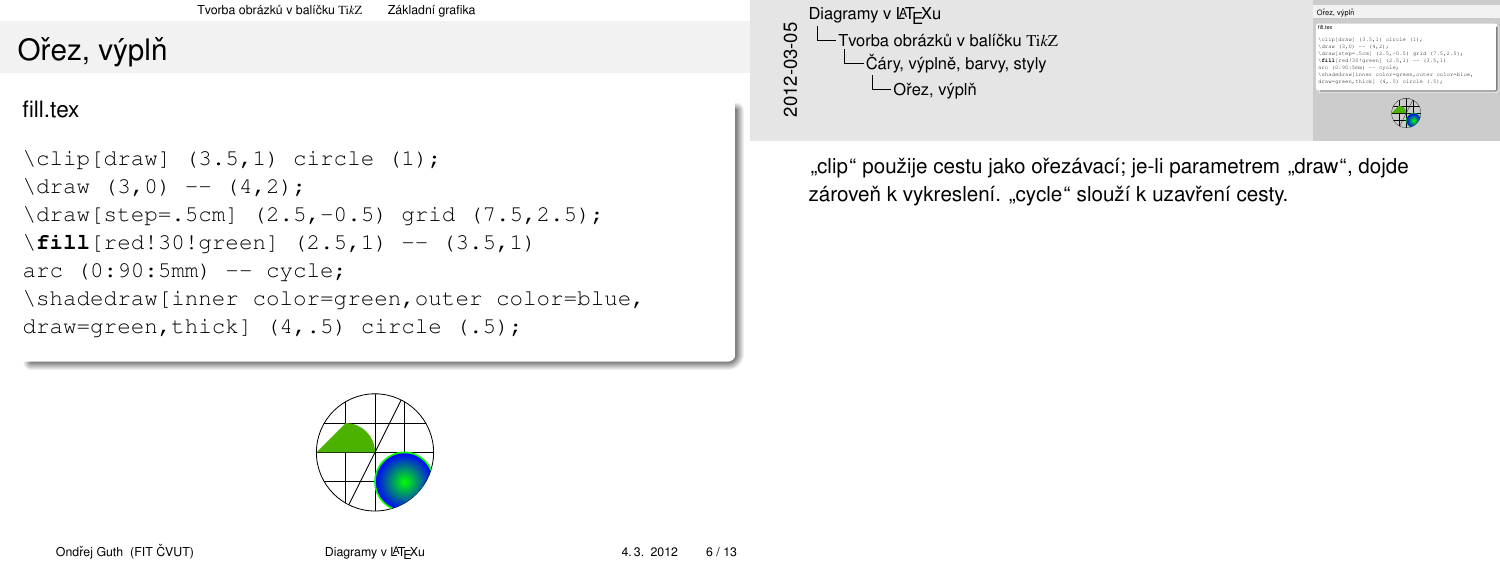## Tran[sfo](#page-1-0)[rmace a relati](#page-2-0)[vn](#page-1-0)í souřadnice

trans.tex

```
\filldraw[fill=green,thick] (0,0) circle (.5)
[xshift=5pt, yshift=5pt] (0,0) circle (.5);
\draw[rotate=45,step=.5cm,help lines] (-1,-1)
qrid (1,1);
\daggerdraw[color=red,thick] (-1, -1) -- +(1,0);
```
2012-03-05 Diagramy v LAT<sub>F</sub>Xu Tvorba obrázk ˚u v balícku ˇ Ti*k*Z  $-$ Čáry, výplně, barvy, styly  $\Box$ Transformace a relativní souřadnice

<span id="page-6-0"></span>Další:scale, xslant a yslant.



Transformace a relativní souřadnice

#### trans.tex

**trans.tox**<br>\filldraw[fill=green,thick] (0,0) circle (.5);<br>[xshift=5pt,yshift=5pt] (0,0) circle (.5);<br>\dowlpate.toxic atom: 5m bala lineal (al.al); \draw[rotate=45,step=.5cm,help lines] (-1,-1) gramint-bpt,yanit-bpt] (0,0) circle (-5);<br>\draw[rotate=45,step=.5cm,belp lines] (-1,-1<br>\grid (1,1);<br>\draw[color=red,thick] (-1,-1) -- +(1,0);

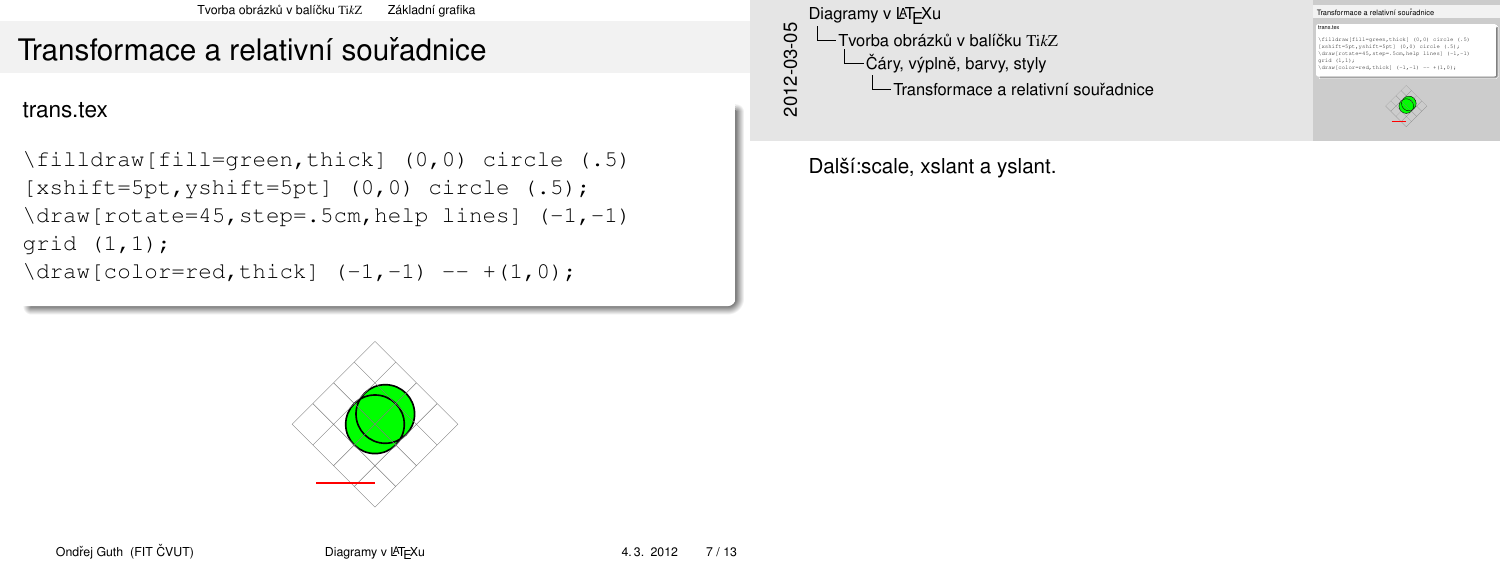[Tvorba](#page-7-0)[obrázk](#page-7-0)ů [v](#page-7-0) balíčku TikZ [Základní grafika](#page-7-0) Opa[kov](#page-1-0)[ání](#page-2-0) Opakování  $\frac{-}{3,0}$  --(3,0); \draw[->](-3,0)--(3,0);<br>\draw[->](0,-3)--(0,3);<br>\foreach \x in {-3,-2,...,2}<br>\draw (\x -3n+) -- (\x 3n+)  $\begin{aligned} \text{draw} \{=\} \{0,-3\} = \{0,3\} \; \text{for each} \; \{x \text{ in } \{-3,-2,\dots,2\} \; \text{draw } (\forall x,-3pt) \; = \; (\forall x,3pt) \; \text{not} \; \text{not} \; = \; (\forall x,3pt) \; \text{not} \; \text{not} \; = \; (\forall x,3pt) \; \text{not} \; = \; (\forall x \text{ in } \{-1,1\}) \; \end{aligned}$ ( $x = 5p$ ) -- (1x,3pt)<br>
node [below]  $(8 \times 3)$ <br>  $(-3pt, x)$  - (3pt,\x)<br>  $+(-0.1,0.2)$  node<br>
[left,fill=white]  $(8 \times 8)$ ; –3–2 −1+1 2 −3 −2 2012-03-05 Diagramy v LATEXu **└─ Tvorba obrázků v balíčku TikZ**  $-\check{C}$ áry, výplně, barvy, styly Opakování

 $\sqrt{2}$ 

\draw[->](-3,0)--(3,0); \draw[->](0,-3)--(0,3); \foreach \x in {-3,-2,...,2} \draw (\x,-3pt) -- (\x,3pt) node [below] {\$\x\$} (-3pt,\x) -- (3pt,\x) +(-0.1,0.2) node [left,fill=white] {\$\x\$};

<span id="page-7-0"></span>
$$
\begin{bmatrix}\n2 \\
1 \\
1 \\
-3-2 \\
-10 \\
-2 \\
-3\n\end{bmatrix}
$$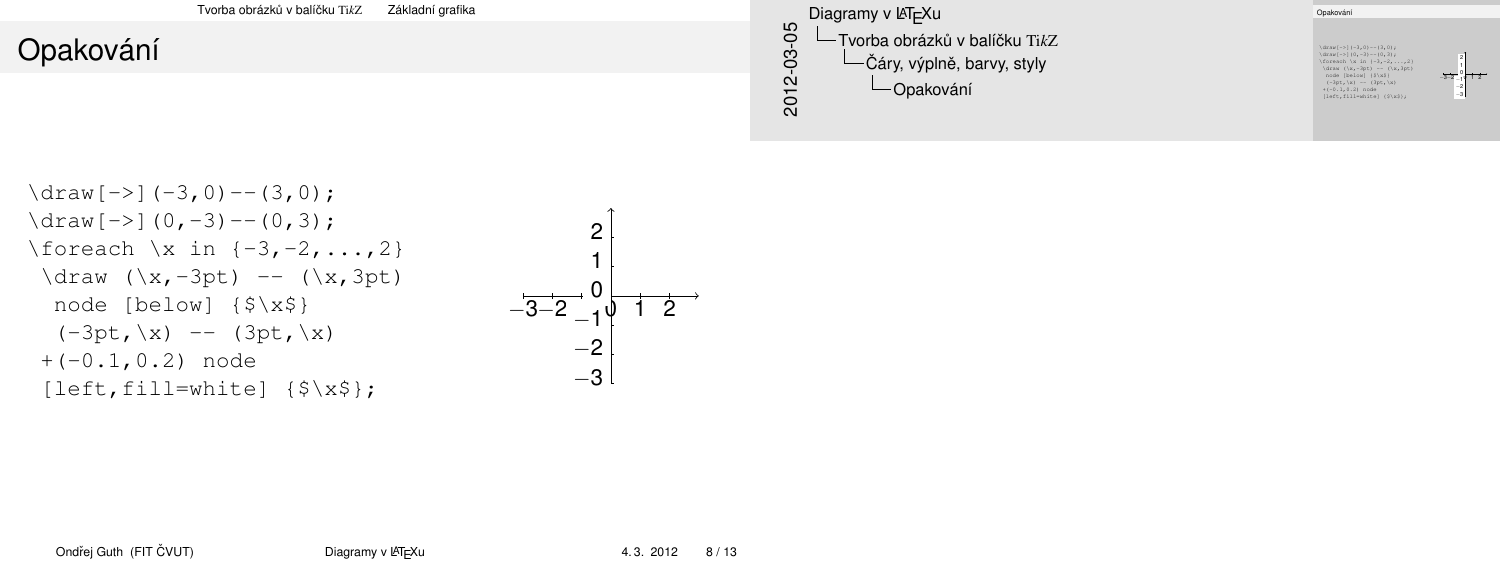[Tvorba](#page-8-0)[obrázk](#page-8-0)ů [v](#page-8-0) balíčku Tik<sub>Z</sub> [Digramy](#page-8-0)

## Umístěníuzlů

nodes.tex

```
\begin{tikzpicture}[every label/.style=purple]
\setminusnode (red) at (2,0) [circle,red] \{R\};\node (gr) [rectangle, green, right=of red] {G};
\node [draw=blue,circle,label=30:$30^\circ$,
label=below:$-90^\circ$] {circle};
\end{tikzpicture}
```
2012-03-05 Diagramy v LATEXu Tvorba obrázk ˚u v balícku ˇ Ti*k*Z Digramy  $\Box$ Umístění uzlů

#### <span id="page-8-0"></span>Pod uzlem=below.



Umístění uzlů

```
nodes.tex
 nodes.tex<br>\begin{tikzpicture}[every label/.style=purple]<br>\node (red) at (2,0) [circle,red] {R};<br>\node (red) {redister}
 \hode (red) at {2,0} [eircle,red] {R};<br>\node (gr) [rectangle,green,right=of red] {G};<br>\node [draw=blue,circle,label=30:$30^\circ$,<br>\node [draw=blue,circle,label=30:$30^\circ$,<br>label=belue,circle,label=30:$30^\circ$,
  \node [draw=blue,circle,label=30:830^\circ$,<br>label=below:$-90^\circ$] {circle};
  \end{tikzpicture}
```
 $\overline{\text{circle}}$ <sup>30</sup><sup>°</sup> R G −90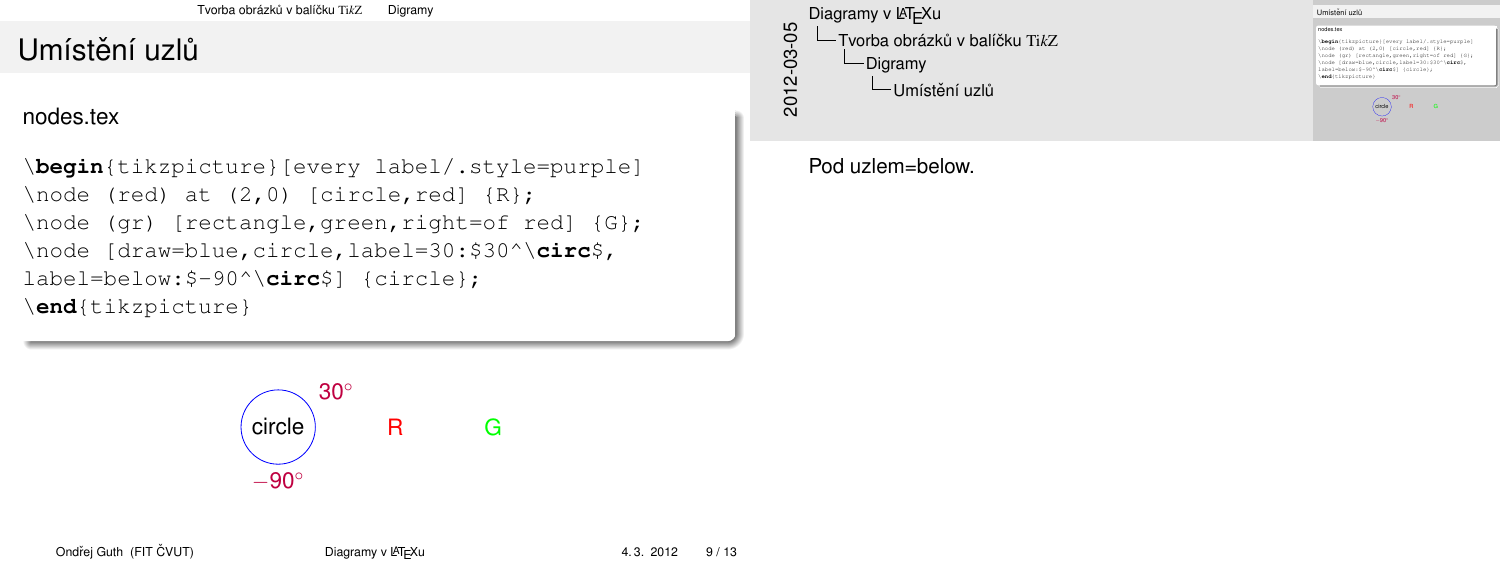```
Tvorba obrázkvDigramy
```
### Hran[y](#page-1-0)

\**begin**{tikzpicture}[auto,every node/.style={ draw, ellipse, fill=green}, trans/.style={draw=none,fill=none}] \node (enter) at (0,0) {created}; \node (ready) [right=of enter] {ready}; \node (run) [below=of ready] {running}; \node (sleep) [left=of run] {sleeping}; \node (dead) [right=of run] {finished}; \draw (enter) to (ready) to (run) to (sleep) to (ready); \draw [->] (ready) to [bend left=30] node[trans]  ${thread\� exit() }$ node[trans,swap] {die} (dead.north west); \**end**{tikzpicture}

```
2012-03-05
    Diagramy v LATEXu
           vorba obrázků v balíčku Tik<sub>z</sub>
             Digramy
              -Hranv
```
Hrany \**begin**{tikzpicture}[auto,every node/.style={ draw, ellipse, fillsereen}, draw,ellipse,till=green},<br>trans/.style={draw=none,fill=none}]<br>\node (enter) at (0,0) {created};<br>\node (encer) {ricks=f onter! (encer) trans/.style=(draw=none,till=none}]<br>\node (ready) [right=of enter] {ready};<br>\node (ready) [right=of enter] {ready};<br>\node (run] [below=of ready] [clusning}; \node (swady) [right=of ready] [running};<br>\node (sleep) [left=of run] {sleeping};<br>\node (dead) [right=of run] {finished};<br>\node (dead) [right=of run] {finished}; \node (sleep) [left=of run] {sleeping};<br>\draw (enter) to (ready) to (run) to (sleep)<br>\draw (enter); \draw [->]<br>to (ready); \draw [->] (ready) to<br>there (hendy); \draw [->] (ready) to end amitAbl \draw (enter) to (ready) to (run) to (sleep)<br>to (ready); \draw (->) (ready) to<br>[bend left=30] node[trans] (thread\\_exit()}<br>node[trans,swap] {die} (dead.north west);<br>\and(xilmnistans,swap] \**end**{tikzpicture}

"auto": automatické umístění popisků k hraně. "bend" – úhel zakřivení.

Ondřej Guth (FIT ČVUT) [Diagramy v L](#page-0-0)ATEXu 4. 3. 2012 10 / 13

<span id="page-9-0"></span>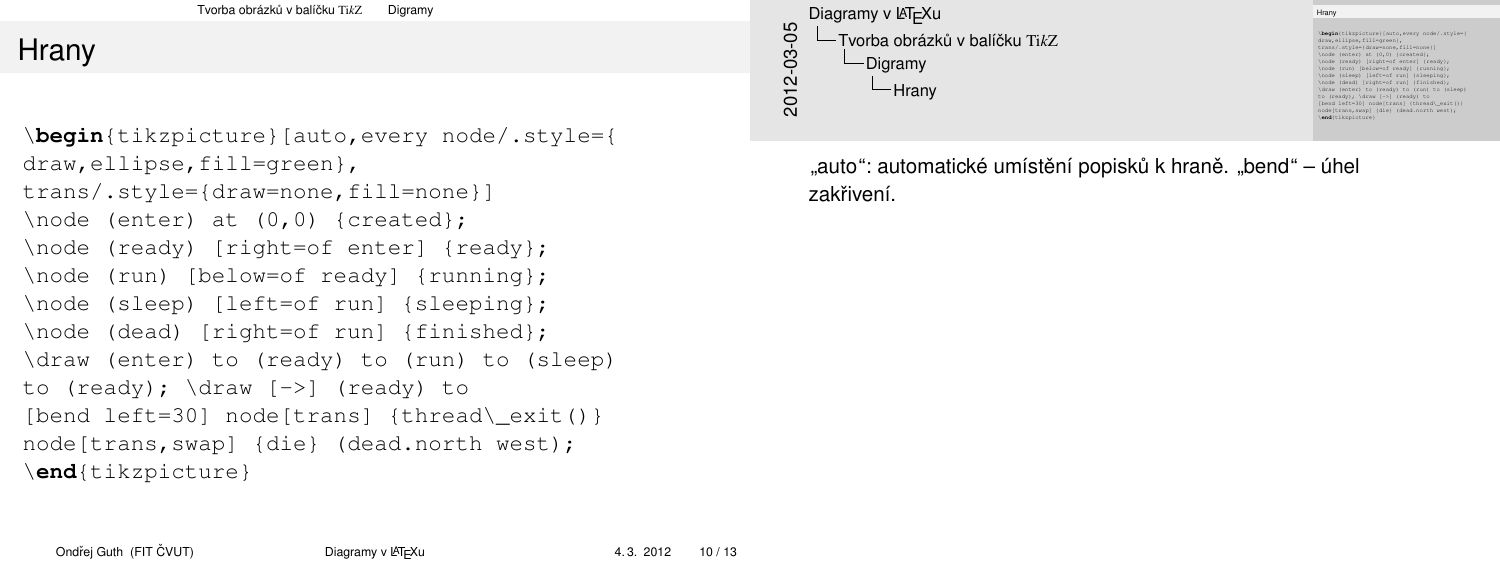| Tvorba obrázků v balíčku TikZ<br>Digramy | Diagramy v L <sup>A</sup> TEXu                                                                             | Hram  |
|------------------------------------------|------------------------------------------------------------------------------------------------------------|-------|
| Hrany                                    | ഥ<br>$\circ$<br>Tvorba obrázků v balíčku TikZ<br>ደ<br>-Digramy<br>ີ<br>$\mathbf{\Omega}$<br>$-$ Hrany<br>ನ | ™al k |

<span id="page-10-0"></span>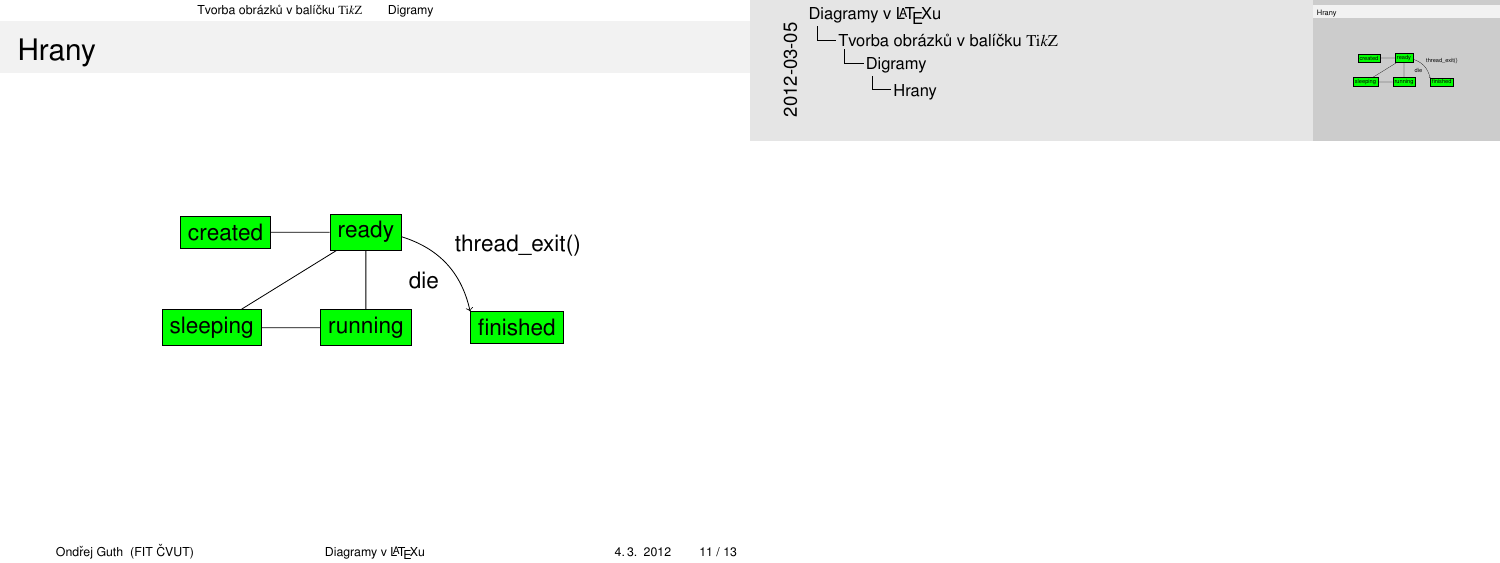[Tvorba](#page-11-0)[obrázk](#page-11-0)ů [v](#page-11-0) balíčku TikZ [Digramy](#page-11-0)

### Auto[maty](#page-1-0)

#### automaton.tex

```
\begin{tikzpicture}[auto,node distance=2cm]
\node[state,initial] (q_0) {$q_0$};
\n\node[state] (q_1) [right of=q_0] {sq_1$};\node[state,accepting] (q_2) [right of=q_1]
\{$q 2$};
\path[->] (q_0) edge node {a} (q_1);
\path[->] (q 1) edge node {b} (q 2)
(q_1) edge [loop below] node {b} ()
(q_0) edge [bend left] node {$\varepsilon$}
(q_2);
\end{tikzpicture}
```

```
2012-03-05
    Diagramy v LAT<sub>F</sub>Xu
      Tvorba obrázk ˚u v balícku ˇ TikZ
           Digramy
             Automaty
```
<span id="page-11-0"></span>usetikzlibrary: positioning,automata

#### Automaty

|                   | begin(tikzpicture) (auto.node distance-2cm)  |
|-------------------|----------------------------------------------|
|                   | \node[state,initial] (q_0) {\$q_0\$};        |
|                   | \node[state] (q_1) [right of=q_0] {\$q_1\$}; |
|                   | \node[state, accepting] (q_2) [right of=q_1] |
| (Sa 25):          |                                              |
|                   | \path[->] (q_0) edge node {a} (q_1);         |
|                   | \path[->] (q_1) edge node (b) (q_2)          |
|                   | $(q_1)$ edge [loop below] node (b) ()        |
|                   | (q_0) edge [bend left] node {3\varepsilon\$} |
| $(a-2)$ :         |                                              |
| \end(tikzpicture) |                                              |